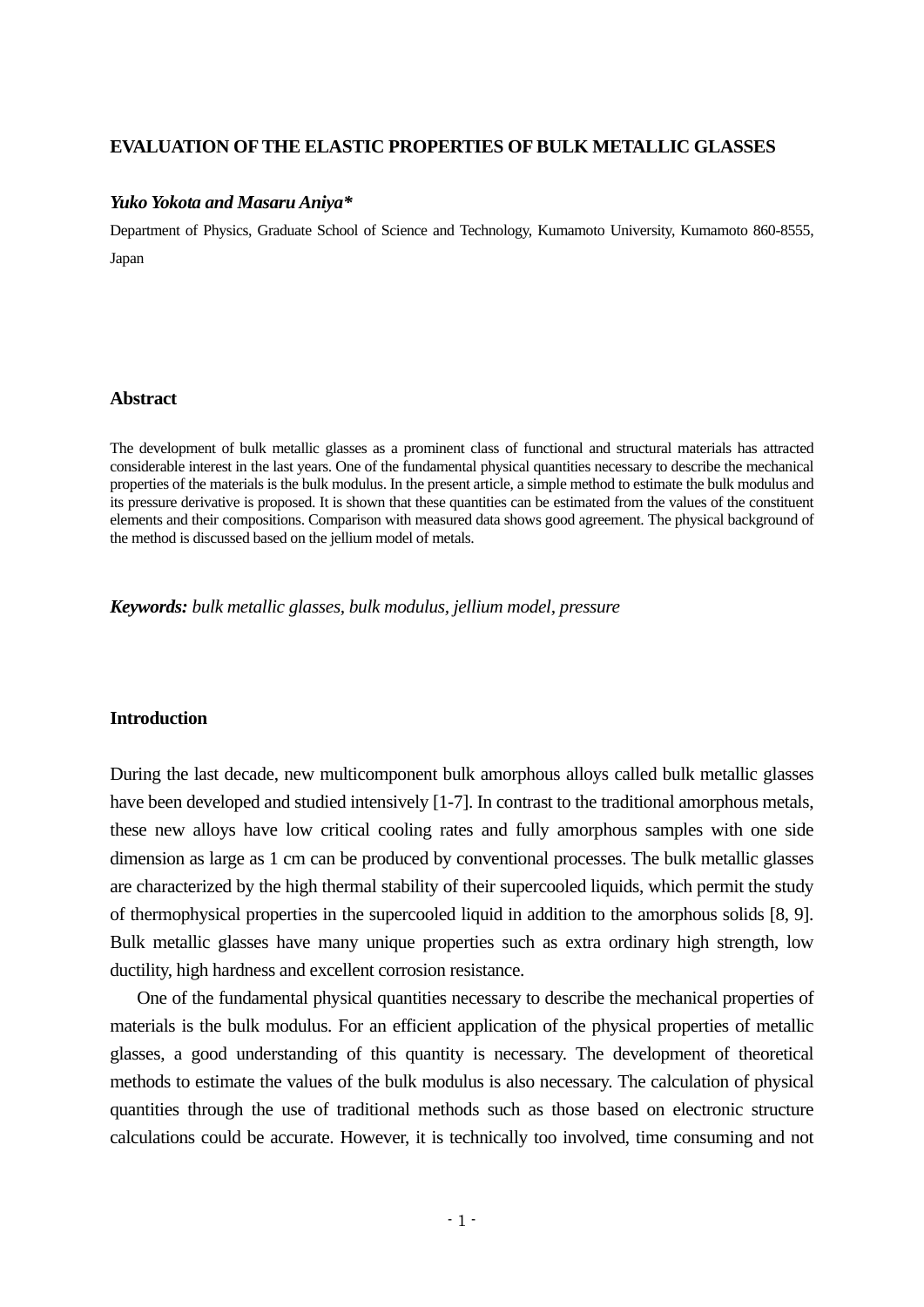appropriate to study the general trend of the materials in a simple way. Therefore, it will be valuable to develop a method to estimate easily the physical quantities. In the present contribution, it is shown that the bulk modulus and its pressure derivative of the bulk metallic glasses can be estimated from the values of the constituent elements and their compositions. By comparing the estimated values with the measured ones, we show that the method is predictive. The physical background of the method is discussed based on the jellium model of metals.

#### **Estimation of bulk modulus and its pressure derivative**

The simplest way to calculate the physical quantity *Y* of a complex system is

$$
Y = \sum_{i} c_i Y_i ,
$$
  

$$
\sum_{i} c_i = 1 ,
$$
 (1)

where  $Y_i$  is the physical quantity of the constituent element i and  $c_i$  is its concentration. Here, we calculate for the cases of bulk modulus *B* and its pressure derivative *dB* / *dP* . Values of *B* and  $\frac{dB}{dP}$  for the elemental systems have been taken from the literature [10,11]. The comparison between the calculated and the measured data in bulk metallic glasses is shown in Fig. 1. We can see that the calculated results are in good agreement with the experimental data [12].

 The result shown in Fig.1 indicates that the method is effective for the estimation of *B* and *dB* / *dP* of bulk metallic glasses. Therefore, we can predict easily these values. The predicted values of *B* for some systems waiting for experimental verifications are shown in Fig.2. The numbers in the figure indicate the glasses given in Table 1. In Fig. 3, the predicted values of *dB* / *dP* is shown.

#### **Discussion**

The agreement between the predicted and the measured values of *B* and *dB* / *dP* shown in Fig. 1 is surprising, in view of the simplicity of the method of calculation. It should be mentioned here that Eq. (1) was also used to analyze the measured data of some bulk metallic glasses [12]. However, it has never been used to predict unmeasured quantities nor a physical interpretation has been given. The result given in Fig. 1 suggests that the essence of the metallic bonding operating in a complex real system such as bulk metallic glasses can be rationalized in terms of simple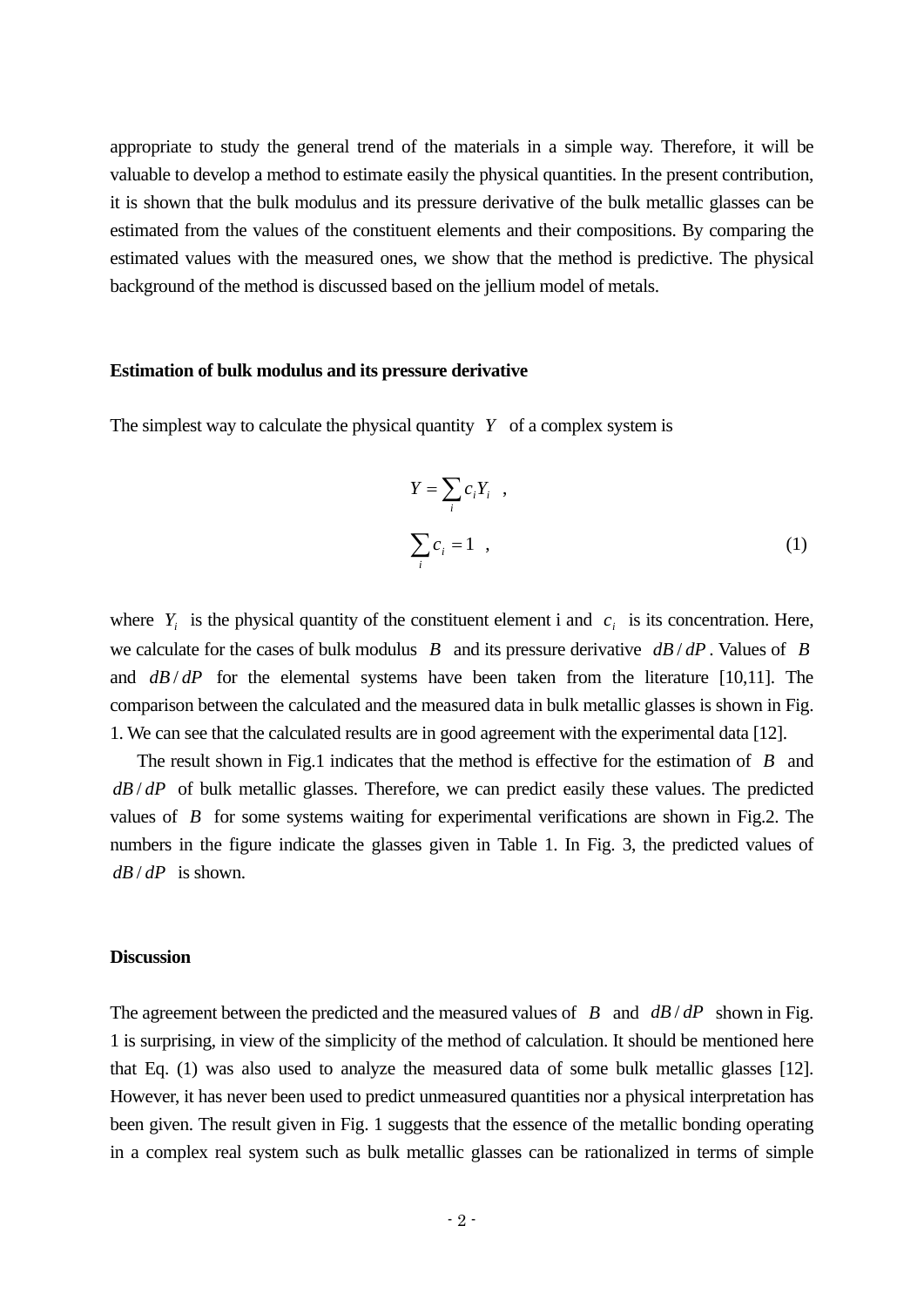models. In this section, the probable physical background of the method is discussed based on the jellium model of metals.

 Calculations based on jellium model indicate that the material trend in the bulk modulus is determined essentially by the electron density [13]. We have used this notion to interpret our result. According to the jellium model, the energy of the interacting electron gas that incorporates the kinetic, exchange and correlation energies is written as [14,15]

$$
\varepsilon = \frac{3}{5\alpha^2 r_s^2} - \frac{3}{2\pi\alpha r_s} (1 + \beta),\tag{2}
$$

$$
\alpha = \left(\frac{4}{9\pi}\right)^{1/3},\tag{3}
$$

$$
\frac{1}{n} = \frac{4}{3}\pi r_s^3,
$$
\n(4)

where  $\beta$  represents the contribution from the correlation energy and *n* is the electron number density. The correlation energy is always negative and at metallic densities, the value of  $\beta$  goes from 0.1 to 0.5 [15]. The bulk modulus and its pressure derivative are written as

$$
B = \frac{1}{12\pi r_s} \left( \frac{\partial^2 \varepsilon}{\partial r_s^2} - \frac{2}{r_s} \frac{\partial \varepsilon}{\partial r_s} \right),\tag{5}
$$

$$
\frac{\partial B}{\partial P} = -\frac{1}{3} \frac{r_s}{B} \frac{\partial B}{\partial r_s},\tag{6}
$$

$$
\frac{\partial B}{\partial r_s} = -\frac{5}{2\pi\alpha^2} \frac{1}{r_s^6} + \frac{2}{\pi^2\alpha} (1+\beta) \frac{1}{r_s^5} \,. \tag{7}
$$

The above equations indicate that the values of *B* and  $dB/dP$  are obtained if the electron number density parameter  $r<sub>s</sub>$  is available. Concerning the values  $r<sub>s</sub>$  for the elements, many researchers have reported their own values based on different degree of sophistication [16-19]. Although there are differences in the details, all the results show the same behavior and trend along the periodic table of the elements [19,20]. Based on this observation, we have calculated the values of  $r<sub>s</sub>$  by using the formula [21]

$$
r_s = 1.388a_B \left(\frac{A}{z\rho}\right)^{1/3} \tag{8}
$$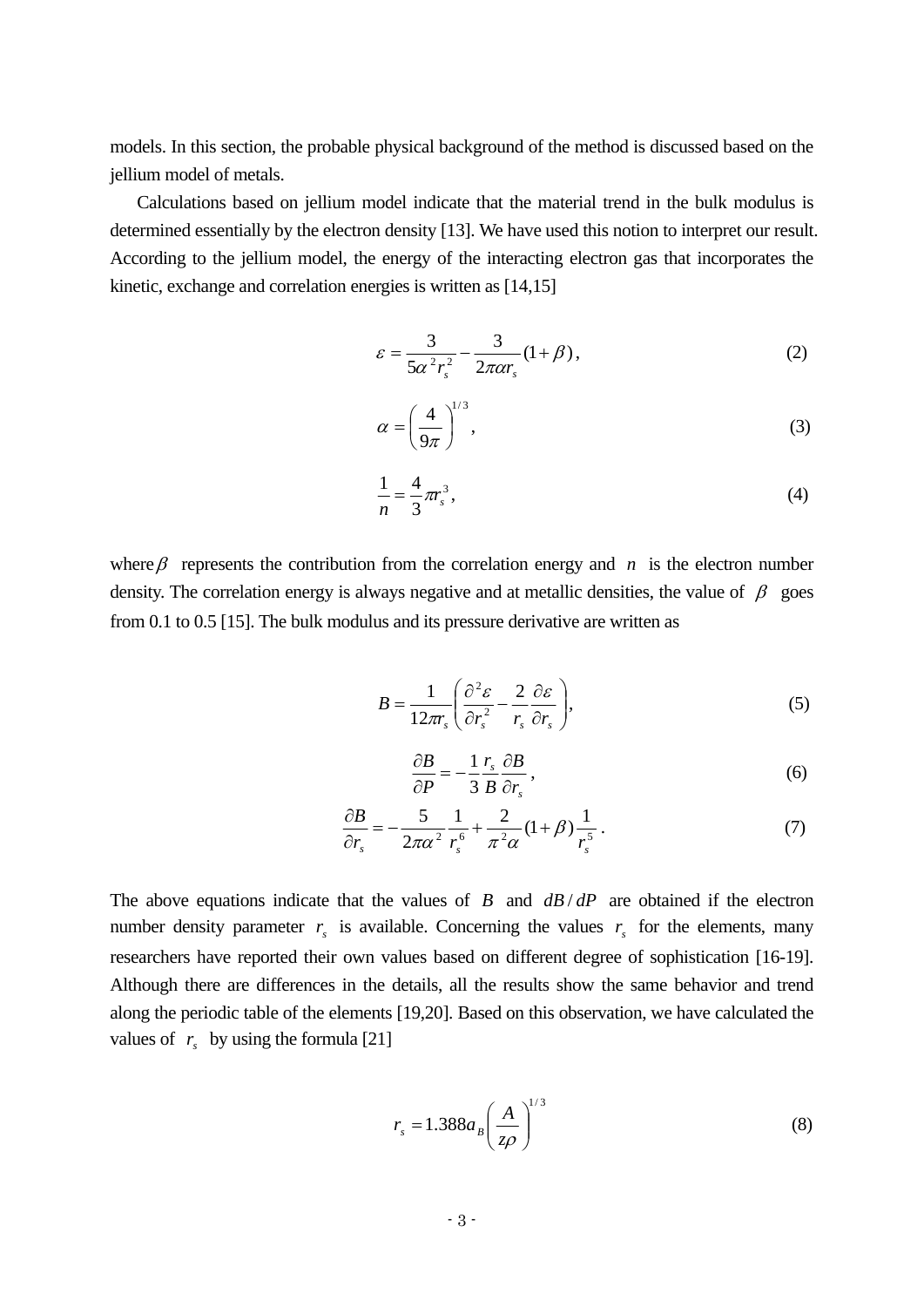where  $a_B$  is the Bohr radius. A, z and  $\rho$  are the mass, number of valence electrons and mass density per formula unit, respectively. Values of  $\rho$  have been taken from [12,22]. It should be remarked that the simple number of valence electrons counting method have been used successfully in the study of metallic glasses [23-25].

The bulk modulus calculated as a function of  $r<sub>s</sub>$  parameter is shown in Fig. 2 for three different values of the correlation energies. We can see that the magnitude of the bulk modulus decreases with the increase in the electron density parameter  $r<sub>s</sub>$ . We also recognize that, although the bulk modulus calculated by the jellium model follows the general trend, it overestimates the values of bulk modulus obtained from Eq. (1). The agreement between the two calculations increases if the magnitude of the bulk modulus calculated by the jellium model is multiplied by a certain factor. An example is shown in Fig. 2, when such a factor is 0.4 (the value of  $\beta = 0.3$ ) was used). The important point of this comparison is in to recognize the physical essence that is behind the results shown in Fig. 1. The proportionality and the trend shown in Fig. 2 indicate that the bulk modulus of bulk metallic glasses is determined essentially by the electron density analogously to the case of elementary metals [13,26,27]. As shown in Fig. 3, for the case of  $d\mathbf{B}/d\mathbf{P}$ , the values calculated from Eq. (1) is dispersed when plotted as a function of  $r<sub>s</sub>$ . However, we recognize that the majority of the data are distributed around  $dB/dP \approx 5$ . It is interesting to note that for elemental metals, the experimental values of *dB* / *dP* are distributed in the range  $d\mathbf{B}/d\mathbf{P} \approx 5-6$ , irrespective the values of  $r<sub>s</sub>$  [15]. From Fig. 3 we can also see that, in the range of  $r<sub>s</sub>$  of interest, the calculated value of  $dB/dP$  by the jellium model is almost constant. These observations reinforce once again the importance of the electron density in the mechanical properties of bulk metallic glasses.

 Before the development of bulk metallic glasses, studying mechanical properties of amorphous metals was difficult, because most of the samples were obtained in the form of thin films. Reflecting this short history of research on bulk metallic glasses, there are only few measurements on the pressure dependence of the elastic properties. The data available [12] are shown in Fig. 1. There it has been also shown that the model given by Eq. (1) reproduces quite well the available experimental data. Further experimental studies are required to check the validity of Eq. (1). Such experimental studies will provide insights to understand better the physical background that is behind the result shown in Fig. 2.

#### **Conclusion**

Bulk modulus is an important quantity that characterizes the mechanical properties of the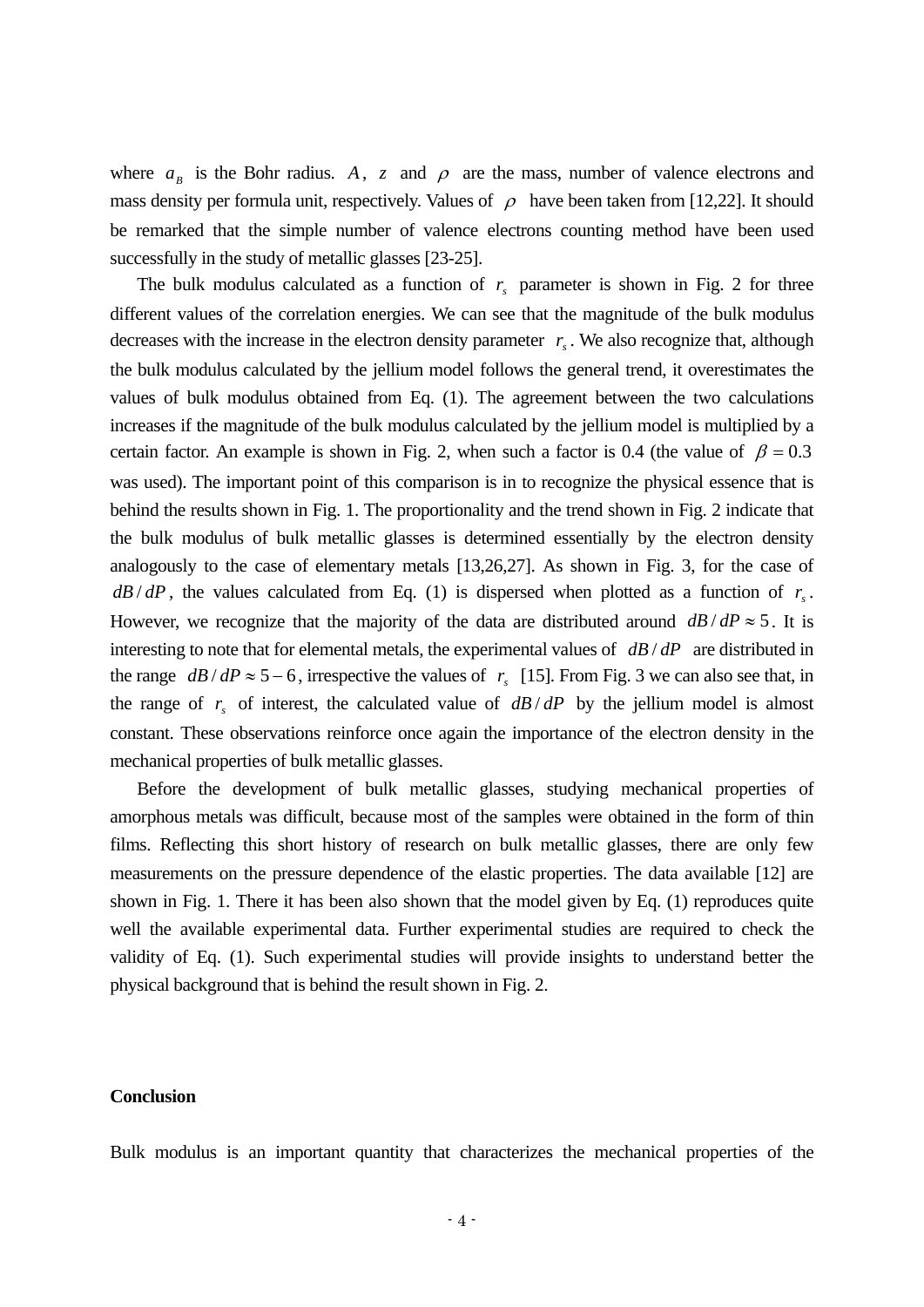materials. In the present article, it is shown that the bulk modulus and its pressure derivative of the bulk metallic glasses can be estimated from the values of the constituent elements and their compositions. It has been shown that the predicted values from the model are in good agreement with the experimental data. Some predictions waiting for experimental verifications have been also given. The physical background of the method has been discussed based on the jellium model of metals. It is suggested that the mechanical properties of bulk metallic glasses is determined essentially by the electron density analogously to the case of elementary metals.

## **Acknowledgements**

This work was supported in part by a Grant-in-Aid for Scientific Research on Priority Area, "Materials Science of Metallic Glasses (428)" from the Ministry of Education, Culture, Sports, Science and Technology of Japan. The authors thank Mr. M.Ikeda for his support.

### **References**

- 1. Inoue A, Ohtera K, Kita K, Masumoto T. New amorphous Mg-Ce-Ni alloys with high strength and good ductility. Jpn J Appl Phys. 1988;27:L2248-51.
- 2. Peker A, Johnson WL. A highly processable metallic glass:  $Zr_{41.2}Ti_{13.8}Cu_{12.5}Ni_{10.0}Be_{22.5}$  Appl Phys Lett. 1993;63:2342-4.
- 3. Wang WH, Dong C, Shek CH. Bulk metallic glasses. Mater Sci Eng R. 2004;44:45-89.
- 4. Miller M, Liaw P, editors. Bulk metallic glasses. Berlin: Springer; 2008.
- 5. Takigawa Y, Kobata J, Chung SW, Tsuda H, Higashi K. Microstructural change by friction stir processing in Zr-Al-Cu-Ni bulk metallic glass. Mater Trans. 2007;48:1580-3.
- 6. Révész Á. Crystallization kinetics and thermal stability of an amorphous  $Fe_{77}C_{5}B_{4}Al_{2}GaP_{9}Si_{2}$ bulk metallic glass. J Therm Anal Calorim. 2008;91:879-84.
- 7. Savalia RT, Lad KN, Pratap A, Dey GK, Banerjee S. Study of formation of nano-quasicrystals and crystallization kinetics of Zr-Al-Ni-Cu metallic glass. J Therm Anal Calorim. 2004;78:745-51.
- 8. Kawamura Y, Inoue A. Newtonian viscosity of supercooled liquid in a  $Pd_{40}Ni_{40}P_{20}$  metallic glass. Appl Phys Lett. 2000;77:1114-6.
- 9. Aniya M, Shinkawa T. A model for the fragility of metallic glass forming liquids. Mater Trans. 2007;48:1793-6.
- 10. Fang ZH, Chen LR. The search for a universal equation of state and the bulk modulus for solids. Phys Status Solidi (b). 1993;180:K5-10.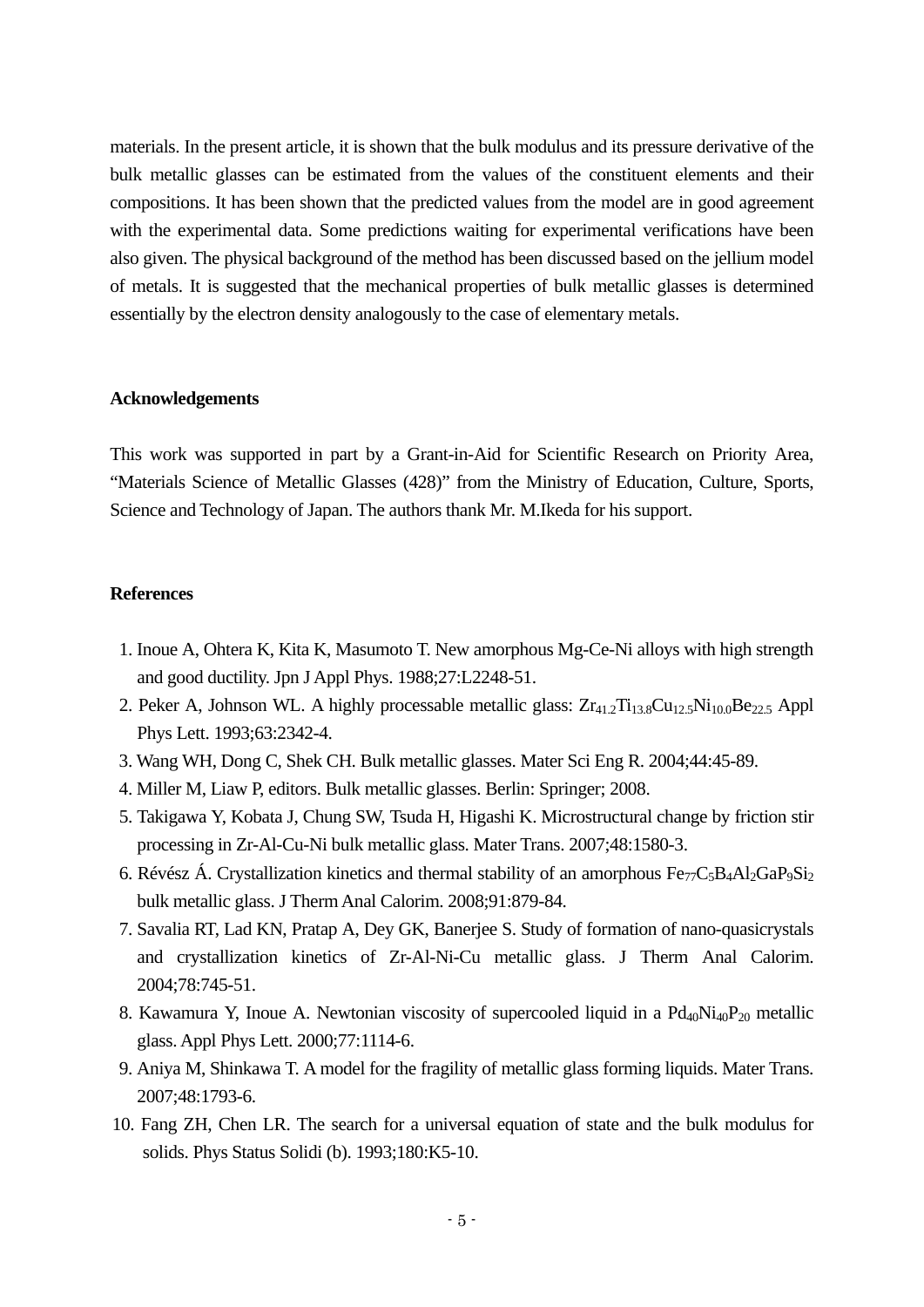- 11. Gschneidner KA. Physical properties and interrelationships of metallic and semimetallic elements. In: Seitz F, Turnbull D, editors. Solid state physics 16. New York: Academic Press; 1964. pp.275-426.
- 12. Wang WH, Wen P, Wang LM, Zhang Y, Pan MX, ZhaoDQ, Wang RJ. Equation of state of bulk metallic glasses studied by an ultrasonic method. Appl Phys Lett. 2001;79:3947-9.
- 13. Alonso JA, March NH. Electrons in metals and alloys. London: Academic Press; 1989.
- 14. Raimes S. Many-electron theory. Amsterdam: North-Holand; 1972.
- 15. Fernandez GE, Serebrinsky SA, Gervasoni JL, Abriata JP. Calculation of the pressure dependence of the bulk modulus using a jellium model. Intern J Hydrog Energy. 2004;29:93-5.
- 16. Moruzzi VL, Janak J, Williams AR. Calculated electronic properties of metals. New York: Pergamon; 1978.
- 17. Rose JH, Shore HB. Uniform electron gas for transition metals: input parameters. Phys Rev B. 1993;48:18254-6.
- 18. Perrott F, Rasolt M. A new listing of the effective  $r_s$  values for metals. J Phys Condens Matter. 1994;6:1473-82.
- 19. Serebrinsky SA, Gervasoni JL, Abriata JP, Ponce VH. Characterization of the electronic density of metals in terms of the bulk modulus. J Mater Sci. 1998;33:167-71.
- 20. Wojciechowski KF. Electron density parameters. Mod Phys Lett B. 1998;12:685-91.
- 21. Ashcroft NW, Mermin ND, Solid state physics. Philadelphia: Holt-Saunders; 1976.
- 22. Novikov VN, Sokolov AP. Correlation of fragility and Poisson's ratio: difference between metallic and nonmetallic glass formers. Phys Rev B. 2006;74:064203.
- 23. Peng P, Liu R, Xie Q. A method for estimating total effective conducting electron numbers of amorphous TM-M alloys with high metalloid content. Mater Sci Eng B. 1996;41:258-60.
- 24. Jiang Q, Chi BQ, Li JC. A valence electron concentration criterion for glass-formation ability of metallic liquids. Appl Phys Lett. 2003;82:2984-6,
- 25. Figueroa IA, Betancourt I, Lara G, Verduzco JA. Effect of B, Si and Cr on the mechanical properties of Fe-based amorphous metallic ribbons. J Non-Cryst Solids. 2005;351:3075-80.
- 26. Dobson BW. Universal scaling relations in compressibility of solids. Phys Rev B. 1987;35:2619-25.
- 27. Cho SA. Bulk electron concentration and average valence bond strength of elements. Trans Jpn Inst Met. 1981;22:643-52.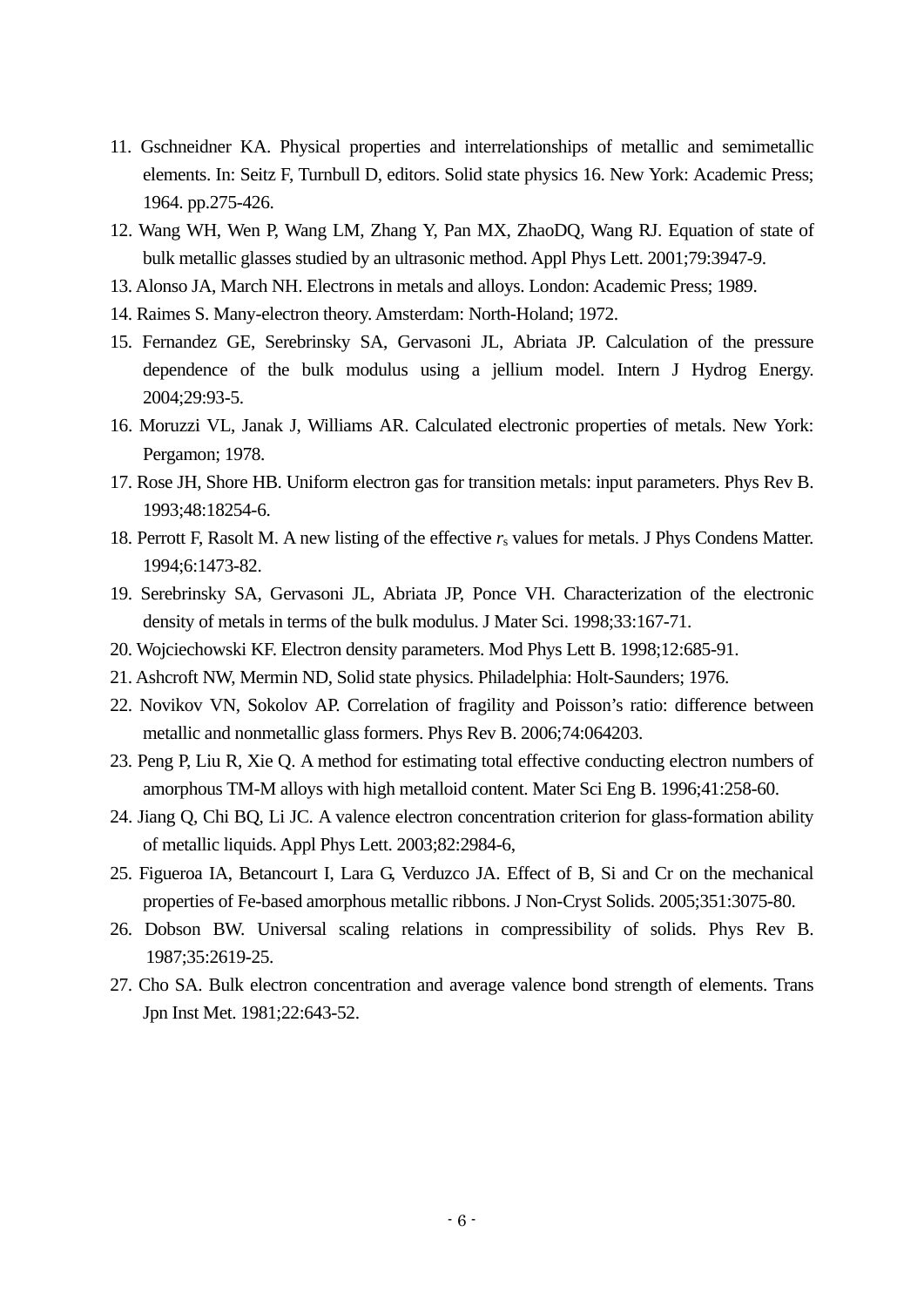Table 1 Glasses shown in Figs. 2 and 3.

| No.            | Glasses                                                                                  |
|----------------|------------------------------------------------------------------------------------------|
| 1              | La <sub>55</sub> Al <sub>25</sub> Ni <sub>5</sub> Cu <sub>10</sub> Co <sub>5</sub>       |
| $\overline{2}$ | Au <sub>55</sub> Cu <sub>25</sub> Si <sub>20</sub>                                       |
| 3              | $Ce70Al10Ni10Cu10$                                                                       |
| $\overline{4}$ | $Cu_{46}Zr_{42}Al_{7}Y_5$                                                                |
| 5              | Cu60Zr20Hf10Ti10                                                                         |
| 6              | $Fe53Cr15Mo14Er1C15B6$                                                                   |
| 7              | $Fe61Mn10Cr4Mo6Er1C15B6$                                                                 |
| 8              | Mg <sub>65</sub> Cu <sub>25</sub> Gd <sub>10</sub>                                       |
| 9              | Nd <sub>60</sub> Al <sub>10</sub> Fe <sub>20</sub> Co <sub>10</sub>                      |
| 10             | Ni <sub>40</sub> Cu <sub>5</sub> Ti <sub>17</sub> Zr <sub>28</sub> Al <sub>10</sub>      |
| 11             | Ni45Ti20Zr25Al10                                                                         |
| 12             | Ni60Nb35Sn5                                                                              |
| 13             | Pd <sub>40</sub> Cu <sub>30</sub> Ni <sub>10</sub> P <sub>20</sub>                       |
| 14             | Pd60Fe20P20                                                                              |
| 15             | Pd <sub>64</sub> Ni <sub>16</sub> P <sub>20</sub>                                        |
| 16             | Pr <sub>60</sub> Cu <sub>20</sub> Ni <sub>10</sub> Al <sub>10</sub>                      |
| 17             | $Pt$ <sub>60</sub> $Ni$ <sub>15</sub> $P$ <sub>25</sub>                                  |
| $18*$          | Zr <sub>48</sub> NbsCu <sub>12</sub> FesBe <sub>24</sub>                                 |
| 19             | Zr55Al19C019Cu7                                                                          |
| 20             | Zr57.5Cu15.4Ni12Al10Nb5                                                                  |
| 21             | Mg <sub>70</sub> Zn <sub>25</sub> Cu <sub>5</sub>                                        |
| 22             | Zr <sub>46.75</sub> Tis.25Cu7.5Ni10Be27.5                                                |
| 23             | Mg <sub>65</sub> Cu <sub>25</sub> Tb <sub>10</sub>                                       |
| $24*$          | Zr <sub>41</sub> Ti <sub>14</sub> Cu <sub>12.5</sub> Ni <sub>10</sub> Be <sub>22.5</sub> |
| $25*$          | $Zr_{41}Ti_{14}Cu_{12.5}Ni_9Be_{22.5}C_1$                                                |
| $26^{\star}$   | $(Zr_{0.59}Ti_{0.06}Cu_{0.22}Ni_{0.13})_{85.7}Al_{14.3}$                                 |
| $27^{\star}$   | Pd39Ni10Cu30P21                                                                          |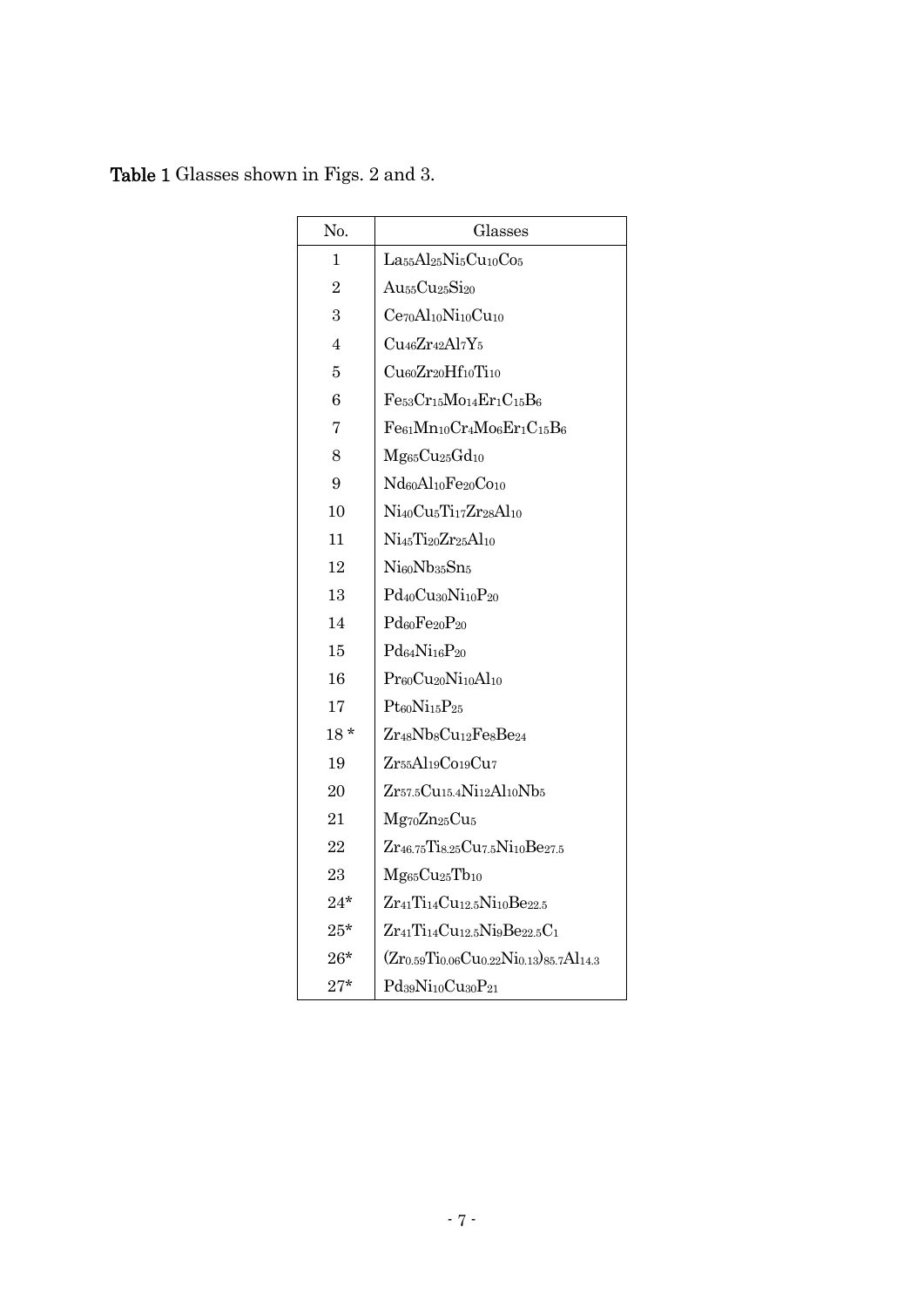

**Fig. 1** Comparison between the calculated and the measured data of bulk modulus (a) and its pressure derivative (b). The numbers indicate the following glasses: (1)  $Zr_{41}Ti_{14}Cu_{12.5}Ni_{10}Be_{22.5}$ , (2)  $Zr_{41}Ti_{14}Cu_{12,5}Ni_9Be_{22,5}C_1$ , (3)  $Zr_{48}Nb_8Cu_{12}Fe_8Be_{24}$ , (4)  $(Zr_{0.59}Ti_{0.06}Cu_{0.22}Ni_{0.13})_{85,7}Al_{14,3}$ , (5)  $Pd_{39}Ni_{10}Cu_{30}P_{21}$ . The asterisks are used to avoid confusion with the glass number of Table 1. The numbers in (a) denote the values of the electron density parameter  $r<sub>s</sub>$  in units of [au] =  $[0.53x10^{-10}$  m].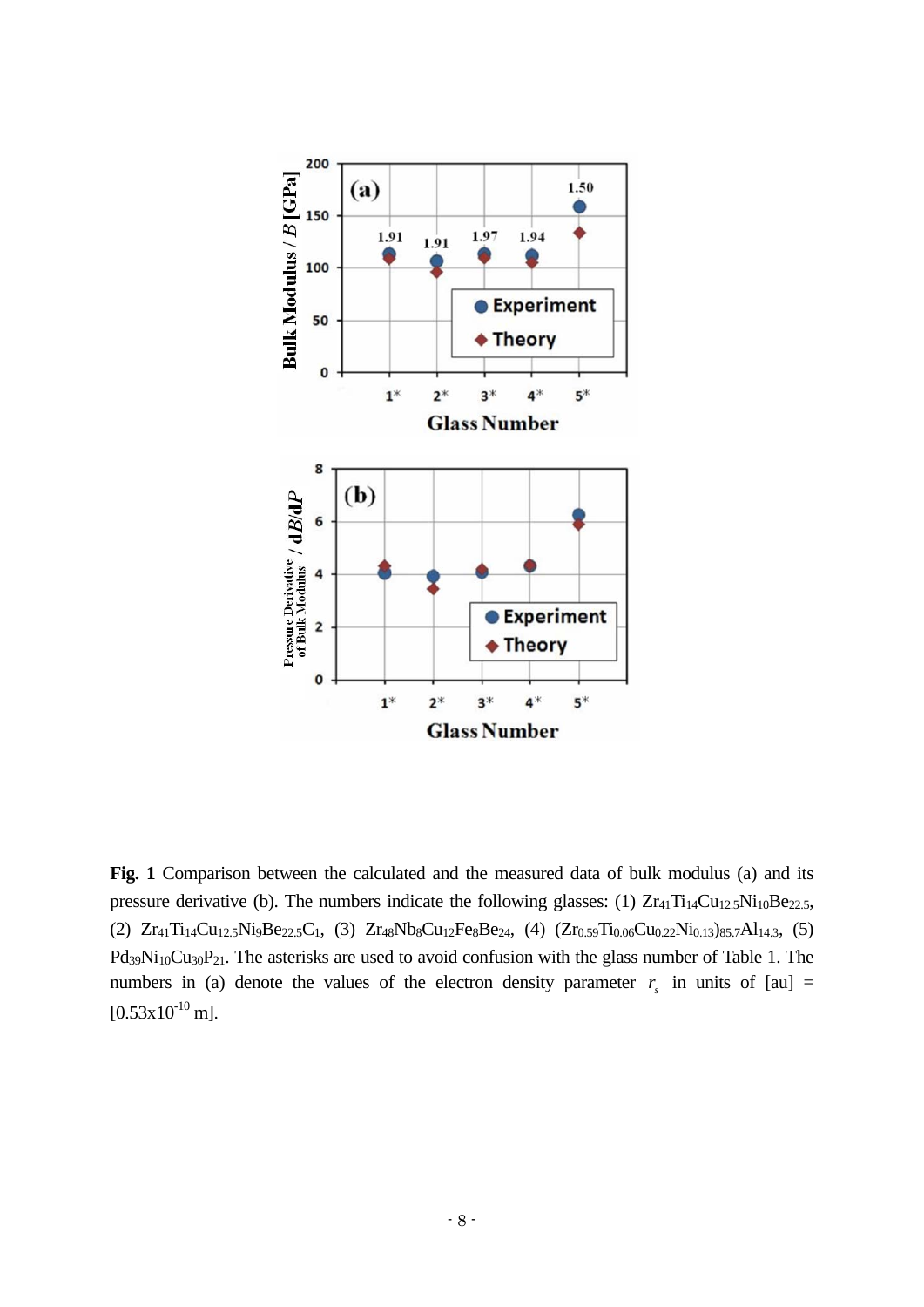

**Fig. 2** The predicted values of the bulk modulus *B* (calculated by Eq. 1) are shown as a function of the electron density parameter  $r<sub>s</sub>$ . The numbers in the figure indicate the glasses given in Table 1.